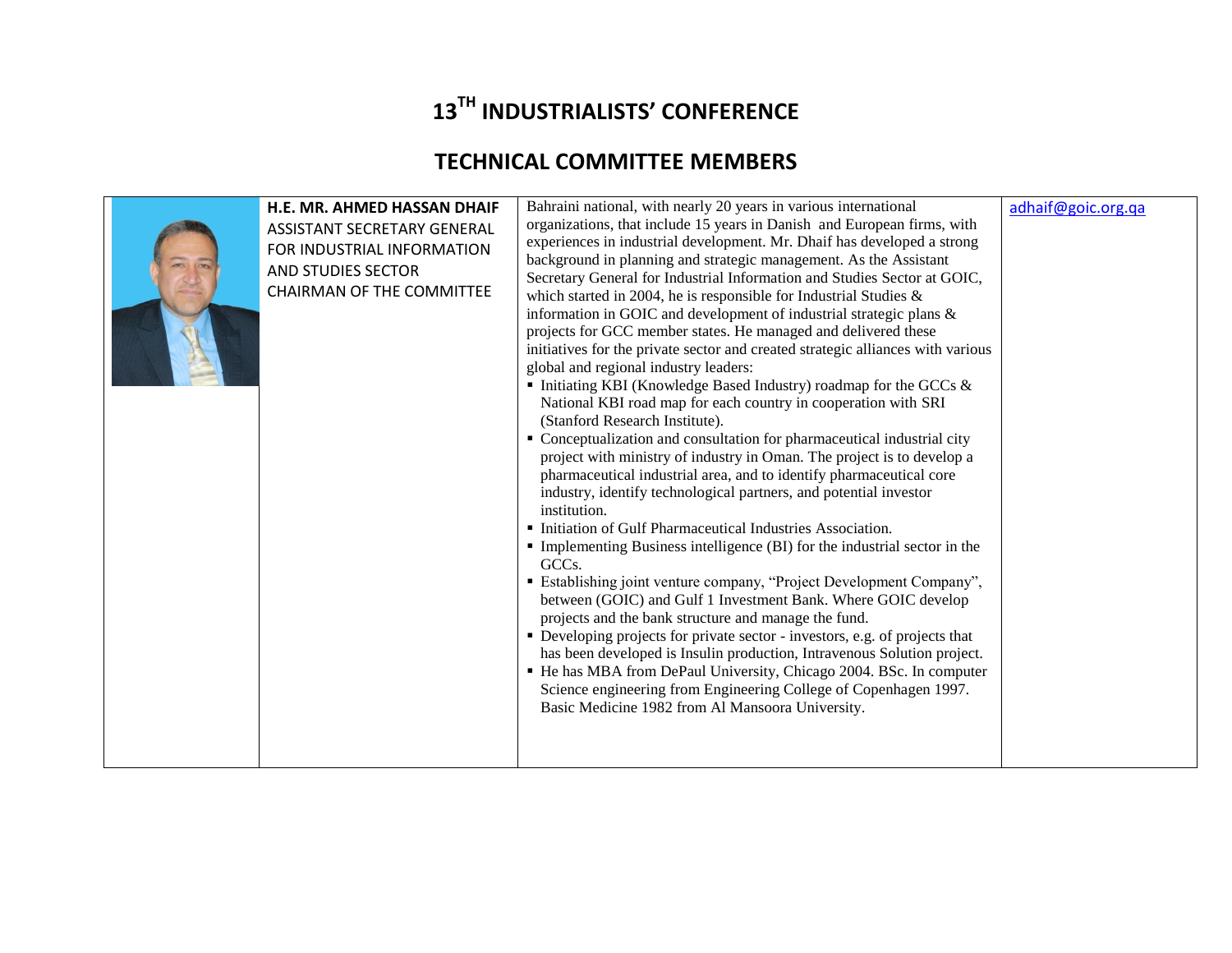| DR. LAILA DYAB ISHRAIR<br><b>STRATEGIC PLANNING</b><br>CONSULTANT<br>MEMBER OF THE COMMITTEE                 | Strategic Planning Consultant at GOIC since September<br>2009 - the present time.<br>Worked at the General Secretariat of Development<br>Planning.<br>Social and Health Planning Consultant at the Planning<br>Council (2002-September 2009)<br>Participated in numerous projects such as the Labor Market<br>Strategy in the State of Qatar, Social Policy of the State of<br>Qatar and Knowledge-based Economy.<br>Member of the team which wrote Qatar National Vision<br>2030 and GOIC's representative in the Economic<br>Diversification Working Group of Qatar National Vision<br>2030.<br>Lecturer at Qatar University (1999-2006).<br>Consultant to UNDP in Abu Dhabi in the field of strategies<br>and strategic planning.<br>Currently involved in working out strategies to develop<br>industry in several GCC countries and the project manager<br>for GOIC strategy.<br>Dr. Laila has been awarded PhD by Leeds University<br>U.K.(theoretical part) and Alexandria University, Egypt<br>(field study part) in Quality Development in Organization<br>and Strategic Planning | Ishrair@goic.org.qa                          |
|--------------------------------------------------------------------------------------------------------------|--------------------------------------------------------------------------------------------------------------------------------------------------------------------------------------------------------------------------------------------------------------------------------------------------------------------------------------------------------------------------------------------------------------------------------------------------------------------------------------------------------------------------------------------------------------------------------------------------------------------------------------------------------------------------------------------------------------------------------------------------------------------------------------------------------------------------------------------------------------------------------------------------------------------------------------------------------------------------------------------------------------------------------------------------------------------------------------------|----------------------------------------------|
| DR. ALI AL-ABDULRAZZAQ<br>DIRECTOR, INDUSTRIAL STUDIES<br>AND POLICIES DEPARTMENT<br>MEMBER OF THE COMMITTEE | Kuwaiti national currently seconded from the World Bank to GOIC.<br>Appointed since October 2010 as the Director of Industrial Studies and<br>Policies Department at GOIC. More than 24 years of professional<br>experience that includes 16 years with various development financing<br>institutions (Kuwait Fund, OPEC Fund, IMF, and WB), and some 8 years<br>in different governmental agencies. Professional interests include<br>macroeconomics, fiscal, industrial and trade policies, and private sector<br>development. Has a Ph.D. Economics, Cardiff Business School,<br>University of Wales, 1994, M.Phil Development Economics, University<br>of Glasgow, Glasgow, Scotland, 1988, and M.Sc. Mineral Economics,<br>University of Arizona, Tucson, Arizona 1981.                                                                                                                                                                                                                                                                                                               | arazzaq@goic.org.qa<br>alirazzaq@hotmail.com |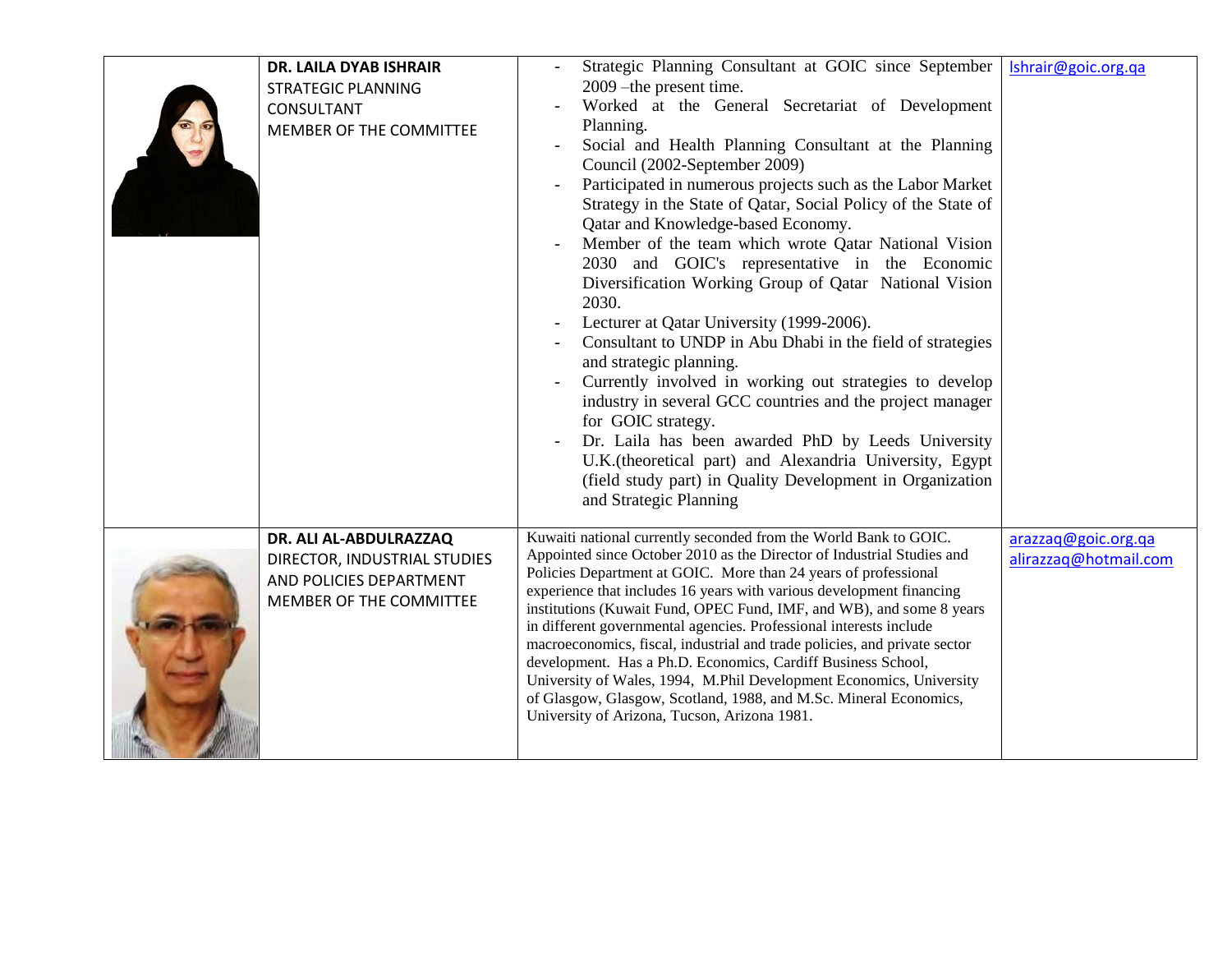| <b>DR. ATIF EL GOZALI</b><br><b>ENGINEERING EXPERT</b><br>INDUSTRIAL INVESTMENT<br><b>DEPARTMENT</b><br>MEMBER OF THE COMMITTEE                                                              | Dr. Atif Elgozali, received his B. Sc. in Chemical Engineering from<br>University of Khartoum, Sudan, M. Sc. & PhD in Chemical Engineering<br>from Institute of Chemical Technology in Prague, Czech Republic. He is<br>currently one of the international reviewers for Journal of Polymer<br>Engineering & Science, USA; and Peer Reviewer for Qatar National<br>Research Fund Program, Qatar Foundation; Member of Society of Plastics<br>Engineers (SPE) in USA as well as Member of the Sudanese Engineering<br>Society in Khartoum, and Sudanese Engineering Council in Khartoum,<br>Sudan. He founded and then headed Department of Plastics Engineering in<br>Sudan for six years. Worked as Senior Research & Development Engineer<br>at Kaucuk Synthetic Rubber Factory (now SYNTHOS Kralupy a.s.), in<br>Kralupy nad Vltavou, Czech Republic for five years. Wrote a number of<br>scientific papers, which published in international refereed journals such<br>as Chemical Engineering Science. In addition, Dr. Elgozali contributed<br>with some scientific papers in International Conferences as well as<br>working papers regarding plastics wastes in Sudan. Currently in GOIC he<br>is responsible of identifying and recommending the potential industrial<br>investment opportunities in the GCC region. Recently Dr. Elgozali<br>represented GOIC in launching UNIDO's BAT/BEP Forum for the GCC<br>countries. Shortly, Dr. Elgozali is pioneer in areas like Chemical and<br>Petrochemicals Industries, Polymer Processing,<br>Biotechnology,<br>Diffusional Processes, Polarography, and Energy Savings in Chemical and<br>Petrochemicals Industries. | aelgozali@goic.org.qa |
|----------------------------------------------------------------------------------------------------------------------------------------------------------------------------------------------|-------------------------------------------------------------------------------------------------------------------------------------------------------------------------------------------------------------------------------------------------------------------------------------------------------------------------------------------------------------------------------------------------------------------------------------------------------------------------------------------------------------------------------------------------------------------------------------------------------------------------------------------------------------------------------------------------------------------------------------------------------------------------------------------------------------------------------------------------------------------------------------------------------------------------------------------------------------------------------------------------------------------------------------------------------------------------------------------------------------------------------------------------------------------------------------------------------------------------------------------------------------------------------------------------------------------------------------------------------------------------------------------------------------------------------------------------------------------------------------------------------------------------------------------------------------------------------------------------------------------------------------------------------------------------------|-----------------------|
| <b>MS. BANU A. HIJAZI</b><br><b>COORDINATOR FOR THE</b><br><b>TECHNICAL COMMITTEE</b><br>(CORRESPONDENCE, LIAISON<br>WITH PARTICIPANTS AND<br>INTERNAL ADMINISTRATIVE<br>DEPARTMENTS)        | Saudi national. Appointed since 2001. Currently working as a<br>researcher in GOIC's department of Industrial Information.                                                                                                                                                                                                                                                                                                                                                                                                                                                                                                                                                                                                                                                                                                                                                                                                                                                                                                                                                                                                                                                                                                                                                                                                                                                                                                                                                                                                                                                                                                                                                    | banu@goic.org.qa      |
| MR. HAMAD AL-SAEGH<br><b>DATA SPECIALIST</b><br><b>INDUSTRIAL STUDIES AND</b><br>POLICIES DEPARTMENT<br><b>COORDINATOR FOR THE</b><br><b>TECHNICAL COMMITTEE</b><br>(CORRESPONDENCE, LIAISON | Bahraini national. Appointed since 2008. currently working as<br>Data Specialist in GOIC's department of Industrial Studies and<br>Policies.                                                                                                                                                                                                                                                                                                                                                                                                                                                                                                                                                                                                                                                                                                                                                                                                                                                                                                                                                                                                                                                                                                                                                                                                                                                                                                                                                                                                                                                                                                                                  | hamad@goic.org.qa     |